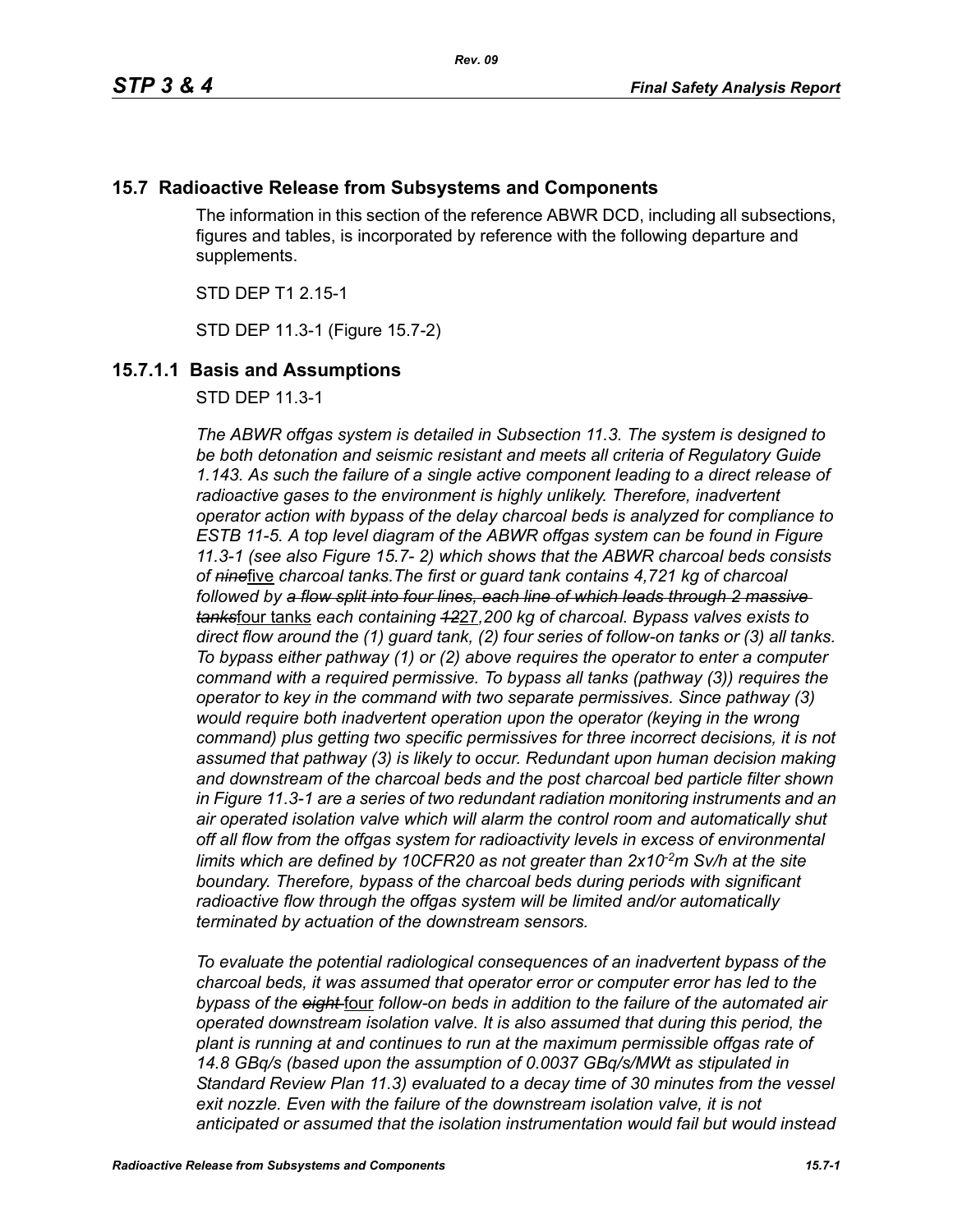*alarm the control room with a high radiation alarm causing the operator to manually isolate the offgas system (i.e., close suction valves) within 30 minutes of the alarm. Therefore, this analysis differs from the branch technical position on the following points:*

- *(1) Flow is through a single 4,721 kg charcoal tank with an evaluated hold up*   $time$  given by NUREG-0016, equation 1.5.1.6 using  $K_d$ 's for Kr and Xe from *NUREG-0016.*
- *(2)* An isolation valve prevents flow through the *There is no motive force to remove any significant inventory from the eight follow-on charcoal tanks while in bypass and therefore no activity from these tanks is included in the final release calculations.*

### **15.7.3.1 Identification of Cause and Frequency Classification**

STD DEP T1 2.15-1

*The ABWR Radwaste Building is a Seismic Category I structure designed to withstand all credible seismic events* in accordance with the requirements of Regulatory Guide 1.143. *In addition, all compartments containing liquid radwastes are steel-lined up to a height capable of containing the release of all the liquid radwastes into the compartment. Because of these design capabilities, it is considered remote that any major accident involving the release of liquid radwastes into these volumes would result in the release of these liquids to the environment via the liquid pathway. Releases as a result of major cracks would instead result in the release of the liquid radwastes to the compartment and then to the building sump system for containment in other tanks or emergency tanks. A complete description of the Liquid Radwaste System is found Section 11.2, except for the tank inventories, which are found in Section 12.2.*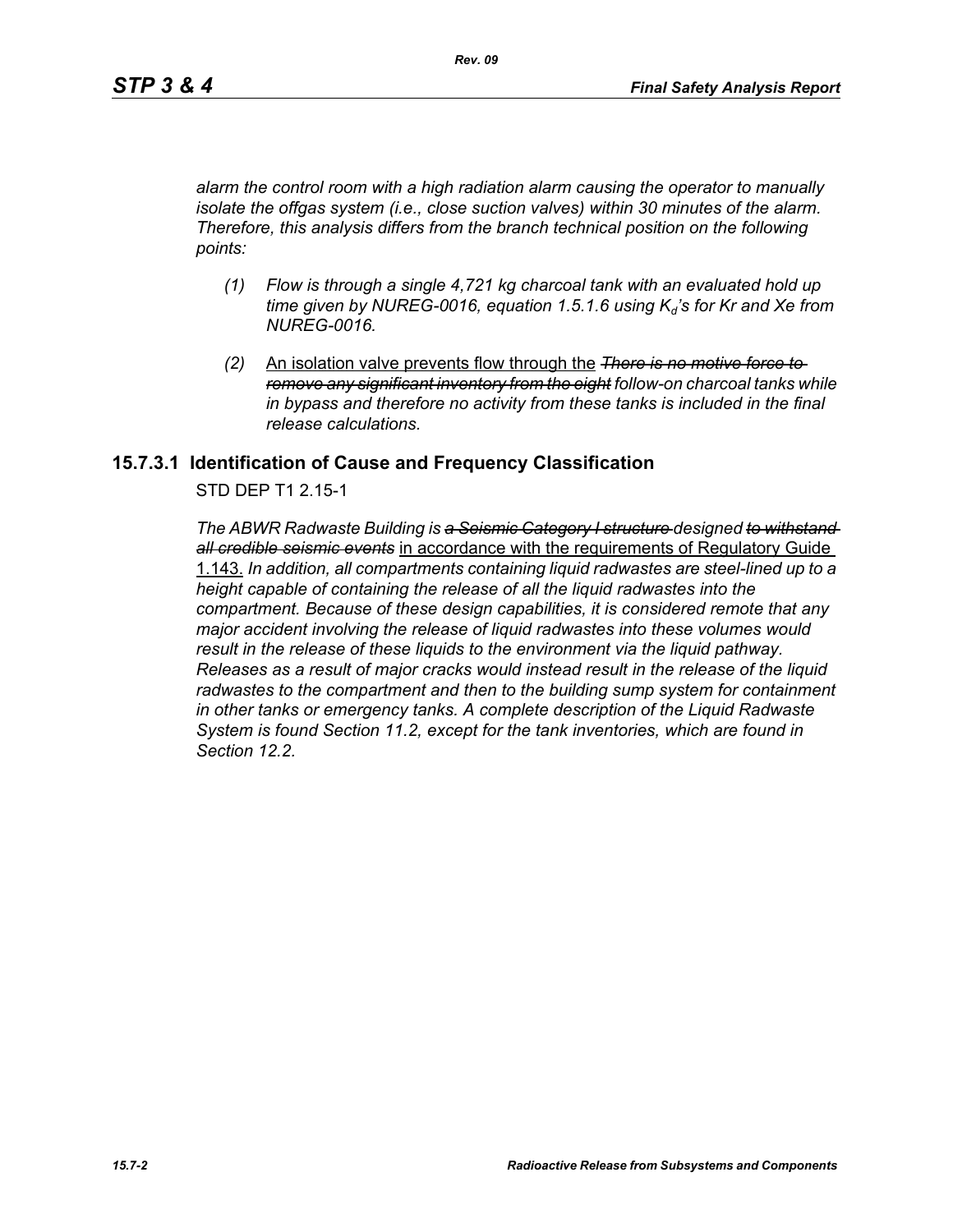# **15.7.6 COL License Information**

### **15.7.6.1 Radiological Consequences of Non-Line Break Accidents**

The following site-specific supplements address COL License Information Item 15.9.

Radwaste System Failure Accident (Liquid Radwaste Tank Accident)

The STP 3 & 4 site-specific Exclusion Area Boundary (EAB) short-term release (accident)  $\chi$ /Q is 2.74E-04 sec/m<sup>3</sup>. Table 15.7-7 of the reference ABWR DCD provides radwaste system failure EAB doses as a function of  $\chi$ /Q. The STP 3 & 4 thyroid and whole body doses associated with a radwaste system failure are a fraction of the10 CFR 100 criteria and are provided below:

| Meteorology Distance          | (m) | <b>Thyroid Dose</b> | <b>Whole Body Dose</b> |
|-------------------------------|-----|---------------------|------------------------|
| $\vert$ (sec/m <sup>3</sup> ) |     | (Sv)                | (Sv)                   |
| 2.74E-04                      | EAB | 5.8 E-02            | 4.8E-05                |

### Fuel Handling Accident

Table 15.7-11 of the reference ABWR DCD provides fuel handling accident (FHA) EAB doses as a function of  $\chi$ /Q. The STP 3 & 4 thyroid and whole body doses associated with a FHA are within the guidelines of 10 CFR 100 criteria and are provided below:

| Meteorology   Distance  | (m) | Thyroid Dose | <b>Whole Body Dose</b> |
|-------------------------|-----|--------------|------------------------|
| $\sqrt{\text{sec/m}^3}$ |     | (Sv)         | (Sv)                   |
| 2.74E-04                | EAB | 1.5E-01      | 2.5E-03                |

#### Fuel Cask Drop Accident

Table 15.7-14 of the reference ABWR DCD provides fuel cask drop accident EAB doses as a function of  $\chi$ /Q. The STP 3 & 4 thyroid and whole body doses associated with a fuel cask drop accident are within the quidelines of 10 CFR 100 criteria and are provided below:

| <b>Meteorology</b>        | <b>Distance</b> | <b>Thyroid Dose</b> | Whole Body Dose |
|---------------------------|-----------------|---------------------|-----------------|
| $ $ (sec/m <sup>3</sup> ) | (m)             | (Sv)                | (Sv)            |
| 2.74E-04                  | EAB             | $1.1E-02$           | 2.0E-05         |